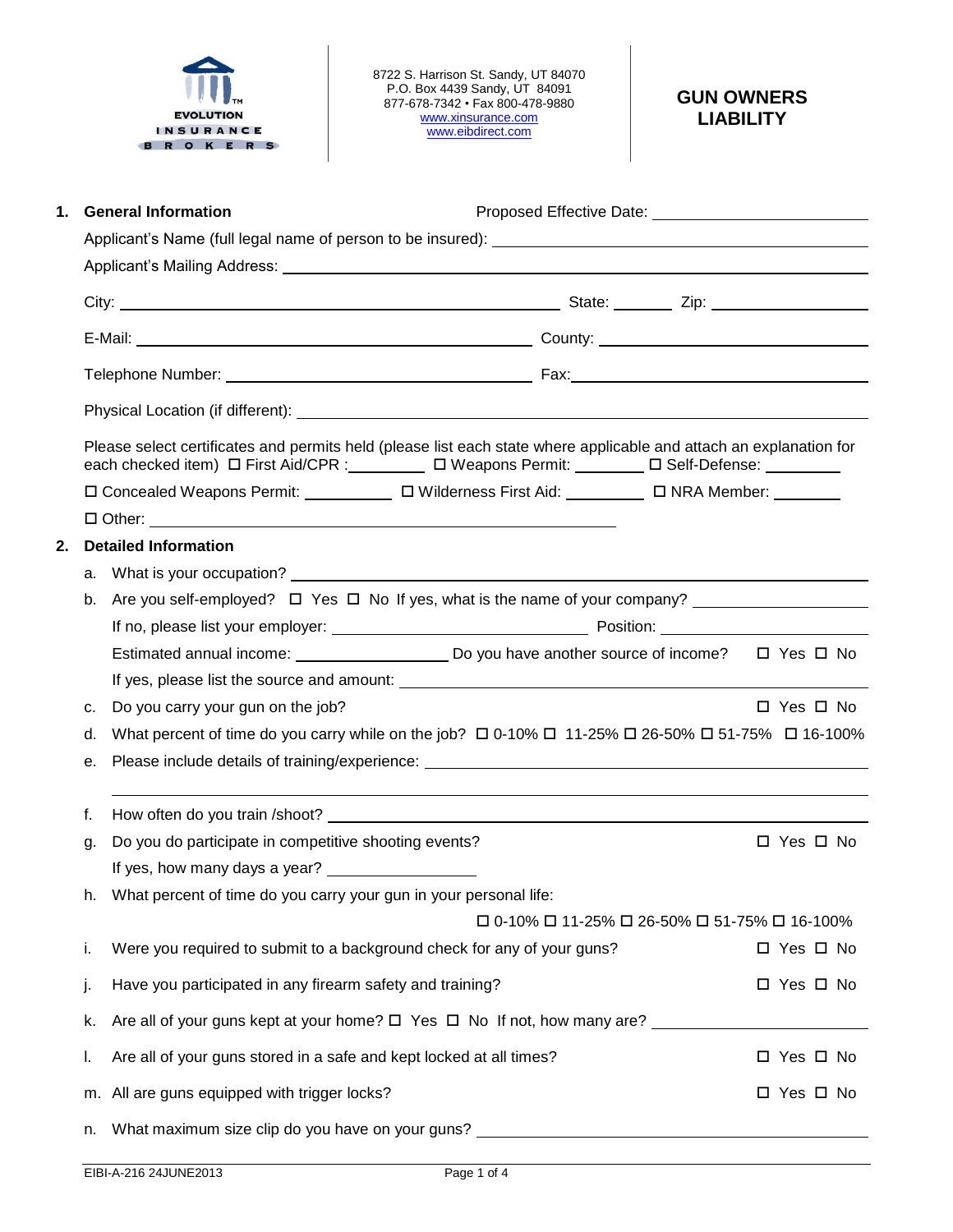|    | o. Are there small children living in your home?                                                                | □ Yes □ No           |  |  |
|----|-----------------------------------------------------------------------------------------------------------------|----------------------|--|--|
| p. | Are guns stored where children cannot access them?                                                              | □ Yes □ No           |  |  |
| q. | Is ammunition stored in a safe?                                                                                 | □ Yes □ No           |  |  |
| r. | Is ammunition stored with your guns? $\Box$ Yes $\Box$ No If no, where is ammunition stored? _________________  |                      |  |  |
| s. | Have you ever pled guilty, no contest or entered into an Alford please to a crime (including entering into a    |                      |  |  |
|    | plea in abeyance)?                                                                                              | □ Yes □ No           |  |  |
| t. | Have you ever been convicted of a crime of violence?                                                            | □ Yes □ No           |  |  |
| u. | Have you ever been convicted of an offense involving the use of alcohol? (i.e. DUI/DWI, alcohol related         |                      |  |  |
|    | reckless, unlawful use of alcohol, etc.)                                                                        | $\Box$ Yes $\Box$ No |  |  |
|    | v. Have you ever been convicted of the unlawful use of narcotics or other controlled substances?                |                      |  |  |
|    |                                                                                                                 | □ Yes □ No           |  |  |
| W. | Do you use unlawful drugs or controlled substances?                                                             | □ Yes □ No           |  |  |
| х. | Have you ever been convicted of any offense involving moral turpitude? (i.e., theft, criminal mischief, sex     |                      |  |  |
|    | crimes, etc.)                                                                                                   | □ Yes □ No           |  |  |
| у. | Have you ever been arrested for any offense involving domestic violence?                                        | □ Yes □ No           |  |  |
| z. | Have you ever been adjudicated as mentally incompetent?                                                         | $\Box$ Yes $\Box$ No |  |  |
|    | aa. Have you ever been involved in any incident in which you have used unlawful violence or threats of unlawful |                      |  |  |
|    | violence?                                                                                                       | □ Yes □ No           |  |  |
|    | bb. Are you currently subject to a court sanctioned protective order?                                           | □ Yes □ No           |  |  |
|    | cc. Have you ever been dishonorably discharged from the armed forces?                                           | □ Yes □ No           |  |  |

## **3. Insurance History**

Who is your current insurance carrier (or your last if no current provider)? \_\_\_\_\_\_\_\_\_

Provide name(s) for all insurance companies that have provided Applicant insurance for the last three years:

|                        | Coverage: | Coverage: | Coverage: |
|------------------------|-----------|-----------|-----------|
| <b>Company Name</b>    |           |           |           |
| <b>Expiration Date</b> |           |           |           |
| <b>Annual Premium</b>  | \$        |           | κIJ       |

| Has the Applicant ever had a claim (including liability loss for homeowner, commercial etc.)? | □ Yes □ No |
|-----------------------------------------------------------------------------------------------|------------|
| If yes, please explain:                                                                       |            |

Have you had any incident, event, occurrence, loss, or Wrongful Act prior to the inception of this Policy, which might give rise to a Claim?  $\Box$  Yes  $\Box$  No

If yes, please explain: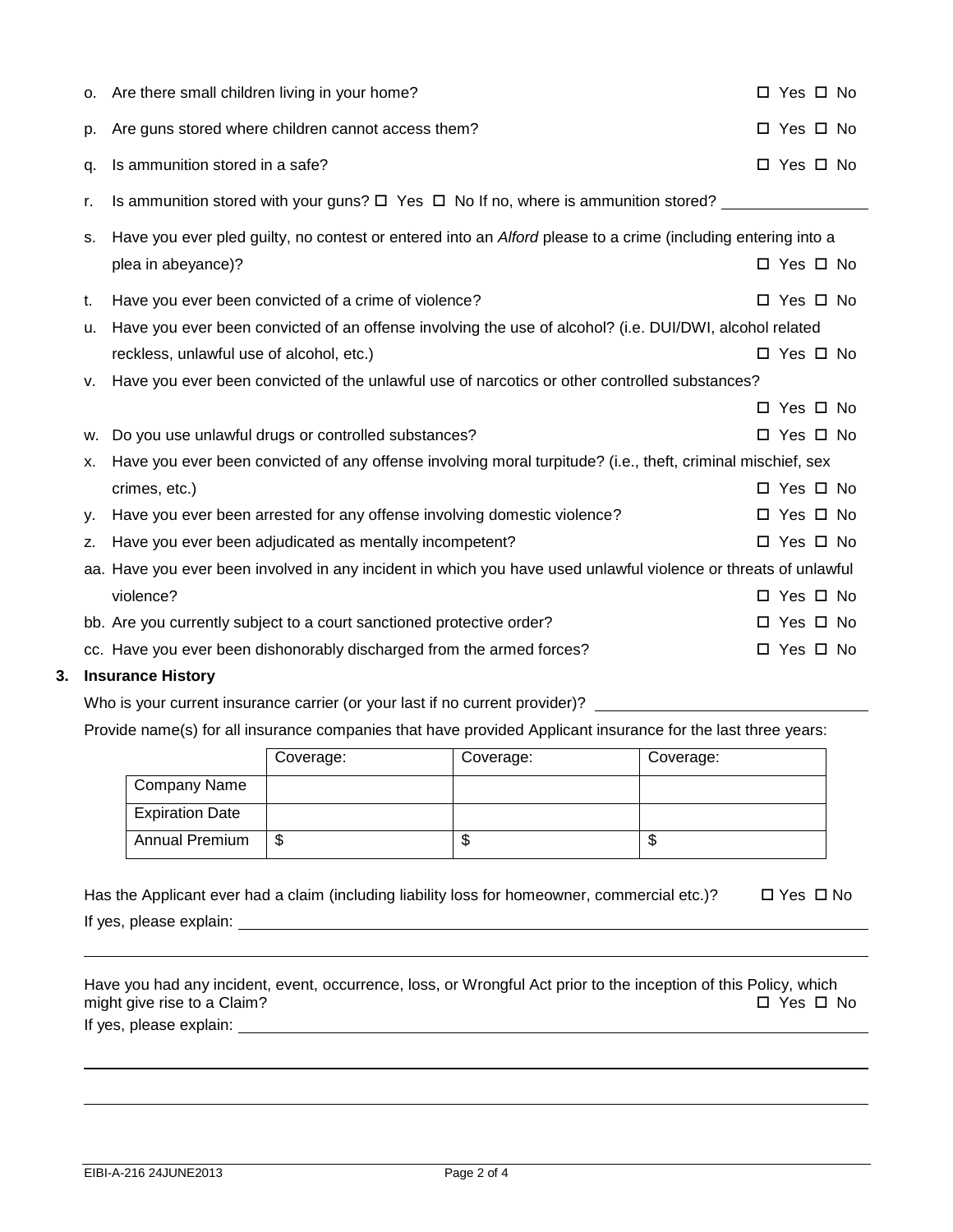Has the Applicant or anyone on the Applicant's behalf, attempted to place this risk in standard markets?

□ Yes □ No

If the standard markets are declining placement, please explain why: \_

### **4. Desired Insurance**

## **Note: No coverage can be quoted for commercial operations.**

## **Limit of Liability (with per person sub-limit):**

- □ \$25,000 per person / \$50,000 per accident / \$100,000 aggregate
- \$50,000 per person / \$100,000 per accident / \$200,000 aggregate
- \$100,000 per person / \$200,000 per accident / \$400,000 aggregate
- □ Other:

## **□ Deductible:** □ \$500 (Minimum) □ \$1,000 □ \$2,500 □ \$5,000

Note: Higher deductibles will generally reduce the premium charged, but deductibles of \$2,500 or greater must be accompanied by proof of the Applicant's ability to pay that deductible amount (i.e. last year's tax return forms).

#### **Would you like coverage to include any of the following**?

 $\Box$  Sexual Abuse Molestation – Defense Only  $\Box$  Assault Batter – Defense Only  $\Box$  Firearm Owners Liability

(If checked please complete below list of firearms)

#### **FIREARMS SCHEDULE**

**ONLY WEAPONS LISTED ON THE DECLARATIONS OR SCHEDULED ON THE POLICY WILL BE COVERED If you have more than 7 Weapons to schedule, please send in an excel spreadsheet with the below information**

| $\#$           | <b>FIREARM</b><br>Make | Model | Caliber | How is weapon secured<br>when not carried | Is this<br>weapon<br>carried<br>Y/N |
|----------------|------------------------|-------|---------|-------------------------------------------|-------------------------------------|
| 1              |                        |       |         |                                           |                                     |
| $\overline{2}$ |                        |       |         |                                           |                                     |
| $\overline{3}$ |                        |       |         |                                           |                                     |
| $\overline{4}$ |                        |       |         |                                           |                                     |
| $\overline{5}$ |                        |       |         |                                           |                                     |
| $\overline{6}$ |                        |       |         |                                           |                                     |
| $\overline{7}$ |                        |       |         |                                           |                                     |